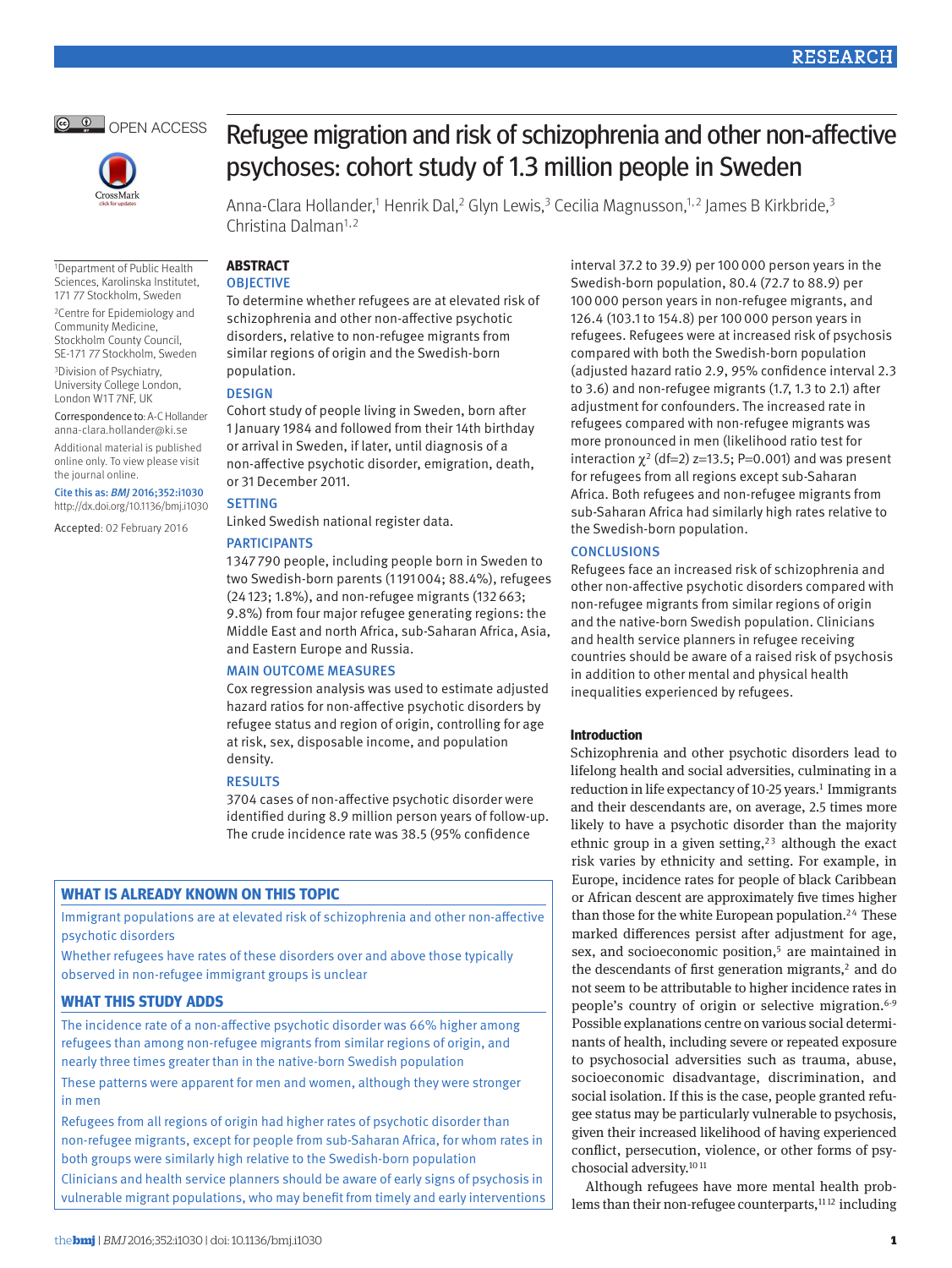post-traumatic stress disorder and common mental disorders,13 14 little is known about the risk of psychosis in refugees. One previous longitudinal study from Denmark observed that refugees were at elevated risk of psychosis compared with the native-born Danish population.15 However, the risk in refugees was not compared with that in other non-refugee migrants (henceforth referred to as migrants), who are known to be at increased risk,<sup>16</sup> making attribution of this excess directly to a refugee effect impossible. More recently, a Canadian cohort study found that refugees had a modestly increased risk of schizophrenia compared with other migrants,17 but neither group was at elevated risk compared with an ethnically diverse Canadian-born background population, making this finding difficult to interpret and contrary to a large literature on immigration and psychosis.2

Here, we clarify the risk of non-affective psychotic disorders, including schizophrenia, in refugees compared with other migrants and the native-born Swedish population in a national population based cohort of 1.3 million people. Sweden has a total population size of 9.7 million inhabitants, of whom 1.6 million were born abroad. In 2011 refugees constituted 12% of the total immigrant population. Sweden experienced high levels of labour immigration between 1940 and 1970, followed by substantial refugee immigration.18 On a per capita basis, Sweden grants more refugee applications than any other high income country,<sup>19</sup> which, combined with national linked register data, makes it an excellent setting in which to conduct this research. We hypothesised that refugees would have a higher risk of non-affective psychotic disorders than migrants and that risk for both groups would be elevated compared with the Swedish-born population. We also hypothesised that the risk in refugees compared with migrants would vary by region of origin, given putative differences in the pre-migratory experiences of migrants from different regions and differences in how they might adjust to a new society.

#### **Methods**

# Study design and population

We established a retrospective cohort of 1 347 790 people born after 1 January 1984, who were born in Sweden to two Swedish-born parents (n=1 191 004; 88.4%) or were refugees (n=24 123; 1.8%) or non-refugee first generation migrants (n=132 663; 9.8%) granted residency in Sweden. To permit valid comparisons between refugees and migrants, we restricted the immigrant sample to people born in geographical regions with at least 1000 refugees in our cohort (see below). We excluded people without an official residence permit in Sweden—that is, undocumented migrants or people with an official asylum decision pending. We followed participants from their 14th birthday, or date of arrival in Sweden if later, until diagnosis of an ICD-10 (international classification of diseases, 10th revision) non-affective psychotic disorder (F20-29), emigration, death, or 31 December 2011, whichever was sooner. We could not include people who immigrated to Sweden before

1 January 1998 (n=53 855), because refugee status was not sufficiently recorded in the Swedish national registers before this date. We also excluded 812 (0.06%) participants with missing data on municipality of residence in Sweden at cohort entry, needed for estimation of urban residency as a covariate (see below). Excluded participants did not differ from immigrants included in the cohort by sex (51.0% (27471/53855) versus 50.7% (79 863/157 531) men;  $\chi^2$  P=0.21) but had a higher disposable income (11.0% (5924/53 855) versus 5.4% (8533/157 531) were in the highest income quarter;  $\chi^2$  P<0.001) and were more likely to come from the former Yugoslavia (32.4% (17 457/53 855) versus 8.4% (13275/157 531);  $\chi^2$  P<0.001) than other regions. Crude incidence rates were similar between excluded (77.7 (95% confidence interval 70.4 to 85.8) per 100000 person years) and included immigrants (86.6 (79.1 to 94.7) per 100000 person years).

#### Data sources

We extracted data from a large, longitudinal database of linked national registers, known as Psychiatry Sweden, which included data on all people officially resident in Sweden after 1 January 1932, linked via a unique personal identity number and anonymised by Statistics Sweden for research purposes. We obtained relevant outcome, exposure, and covariate data from the following registers: the register of the total population to identify cohort participants and obtain basic demographic data (birth date, sex, country of birth); the multi-generation register to link participants to their parents for identification of the native-born Swedish population; the longitudinal integration database for health insurance and labour market studies (LISA) to obtain data on disposable income; the immigration and emigration database (STATIV) to obtain migration and refugee data; the national patient register to obtain outcome data; and the causes of death register for data pertaining to mortality.

#### Patient involvement

No patients were involved in setting the research question or the outcome measures, nor were they involved in developing plans for design or implementation of the study. No patients were asked to advise on interpretation or writing up of results. However, we will disseminate the results of our research to agencies responsible for the healthcare of refugee and migrant groups in Sweden.

#### Outcome

Our primary outcome was an ICD-10 clinical diagnosis of non-affective psychotic disorder (F20-29), which included schizophrenia (F20) and all other non-affective psychotic disorders (F21-29). We defined cases as cohort participants with a first recorded diagnosis between 1 January 1998 and 31 December 2011 in the national patient register, which records diagnoses following inpatient and outpatient admissions in Sweden (including privately run public healthcare settings). Inpatient records are complete since 1987, and complete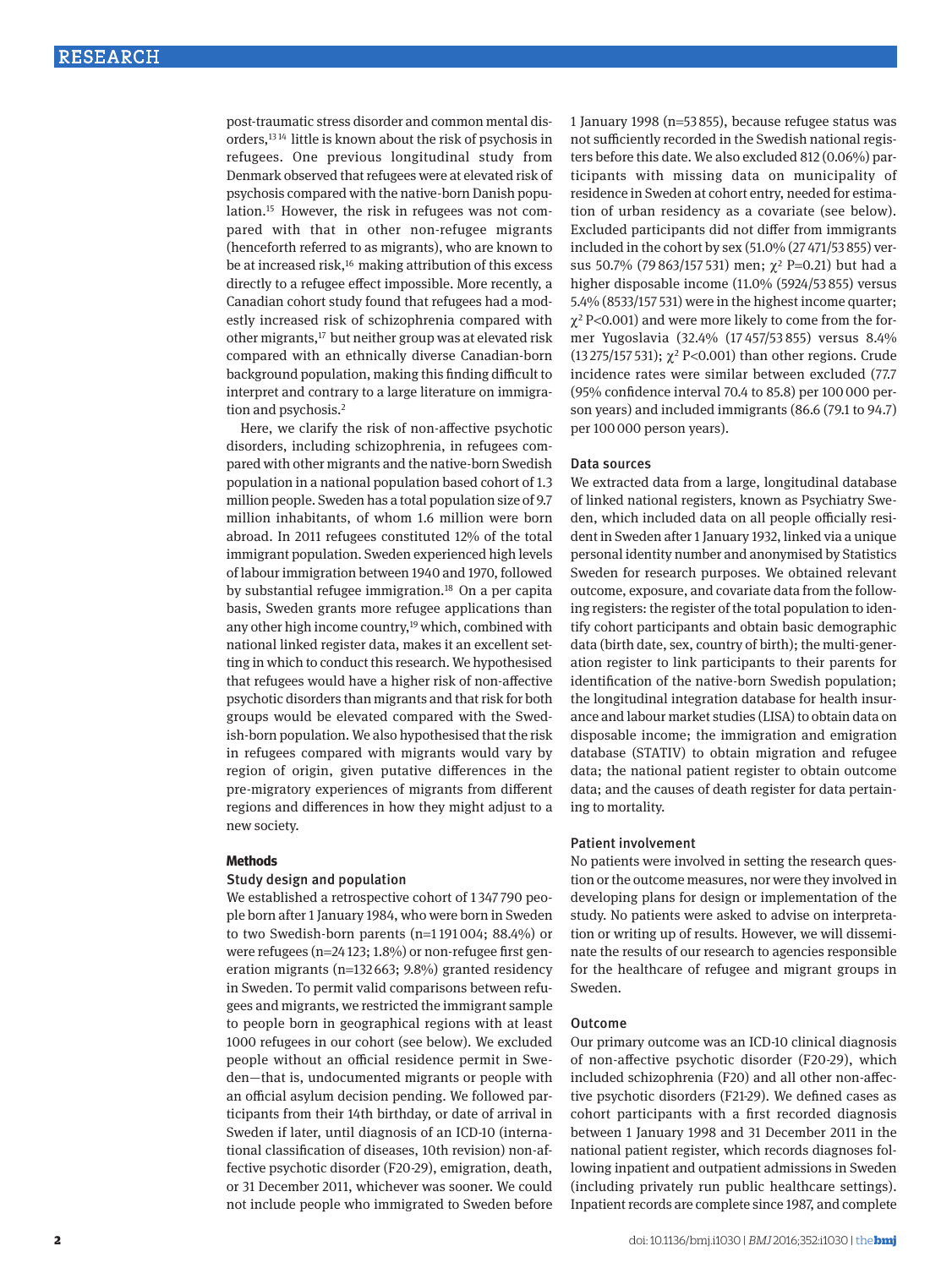recording from outpatient settings began in 2001. We excluded anyone with a recorded diagnosis of non-affective psychotic disorder made before the age of 14 years (n=156).

#### Exposures

Our primary exposure was refugee status, defined as refugee, other migrant, or person born in Sweden to two Swedish-born parents, obtained from the STATIV database, which records the reason why a residence permit was granted. Permanent residency for asylum in Sweden is based on the Swedish Migration Agency's definition of refugee status,18 made in accordance with Swedish law and the UN Refugee Convention, as someone who, "owing to a well-founded fear of being persecuted . . . is unable to, or owing to such fear, is unwilling to avail himself of the protection of that country."20 All other immigrants granted official residency were classified as migrants. We identified people born in Sweden to two Swedish-born parents (henceforth the "Swedish-born" group) via linkage to the multi-generation register.

As a secondary exposure, we classified people according to region of origin, as defined by country of birth. Although Statistics Sweden records data on specific country of birth, information is released for research purposes according to 13 larger geographical regions to ensure confidentiality. From this variable, we derived a broader region of origin variable for analysis, which included Sweden (Swedish-born only) and four other regions from which at least 1000 refugees in our cohort originated—sub-Saharan Africa, Asia, eastern Europe and Russia, and the Middle East and north Africa (see supplementary table A).

#### Confounders

We included age at risk and sex as two a priori confounder variables in all analyses. We also included individual disposable income in Sweden and population density at cohort entry as covariates, to adjust for possible differences between refugees, migrants, and the Swedish-born population.

We defined disposable income as annual disposable income, based on total family income from all registered sources, including wages, welfare benefits, other social subsidies, and pensions. Statistics Sweden estimated individual disposable income, weighting total family income according to household size and composition, with younger children given lower weights than older household members. We measured disposable income at the earliest point during follow-up (available in LISA at 16 years old or arrival in Sweden, if later). To account for inflation, we categorised individual disposable income into quarters, relative to all other cohort members assigned a disposable income score in the same year.

We defined urban residency according to the population density of each participant's municipality of residence at cohort entry, expressed as the total population per square kilometre (ppkm2 ). Sweden consists of 290 municipalities (median population density 26.3 (interquartile range  $12.2$ -75.7) pp $km<sup>2</sup>$ ). For descriptive purposes, we classified participants into three population density categories: 0-26.2 ppkm2 (very rural areas, below Swedish median), 26.3-260 ppkm2 (rural and semi-rural areas), and 260.1-4617.2 ppkm<sup>2</sup> (metropolitan, suburban, and urban areas). To adjust more effectively for population density, we used a continuous measure in our analyses, first transformed on to the natural logarithm scale to account for its positive skewed distribution across municipalities.

#### Statistical analyses

We recorded basic descriptive statistics and crude incidence rates for refugees, migrants, and the Swedish-born group. Next, we fitted Cox proportional hazard models to estimate hazard ratios and 95% confidence intervals according to each exposure variable. Follow-up time was based on the earliest date of entry into the risk period (date of 14th birthday or, for all immigrants older than 14 years on arrival, date of immigration) until exit from the cohort. We modelled age at risk as a time varying covariate, using Lexis expansion to stratify each participant into N observations, taking into account differing ages at risk over the follow-up period (14-16, 17-19, 20-22, 23-25, 26-27; N<sub>max</sub>=5).

We initially examined the effect of refugee status on risk of non-affective psychotic disorder, after adjustment for age at risk, sex, and their interaction, if statistically significant. In a second adjustment, we added disposable income and population density. We tested whether the relation between refugee status and non-affective disorder differed between men and women by fitting an interaction term between refugee status and sex, with results presented separately for men and women, where appropriate. We repeated these analyses for our secondary exposure variable, region of origin. Next, to determine whether risk of non-affective psychotic disorder in refugees relative to migrants differed by region of origin, we fitted a Cox regression model to a subset of the cohort, excluding the Swedish-born group who did not contribute information to these analyses. Given the small sample of female refugees diagnosed as having psychosis (n=27), we did these analyses for both sexes combined and, separately, for men only. We assessed all statistical interactions by using likelihood ratio tests against a model without the relevant interaction term.

To minimise the possibility that any immigrants diagnosed as having non-affective psychotic disorder may have been prevalent (that is, existing) cases on arrival in Sweden, we did sensitivity analyses on all models, excluding any refugee or non-refugee migrant given a diagnosis within 12 months of immigration. Finally, we checked our main models (via likelihood ratio tests) for departure from proportional hazards. We used Stata v13 to analyse the data.

# **Results**

We identified 3704 cases during more than 8.9 million person years of follow-up (table 1). Median age at first diagnosis in the Swedish-born population was 20.1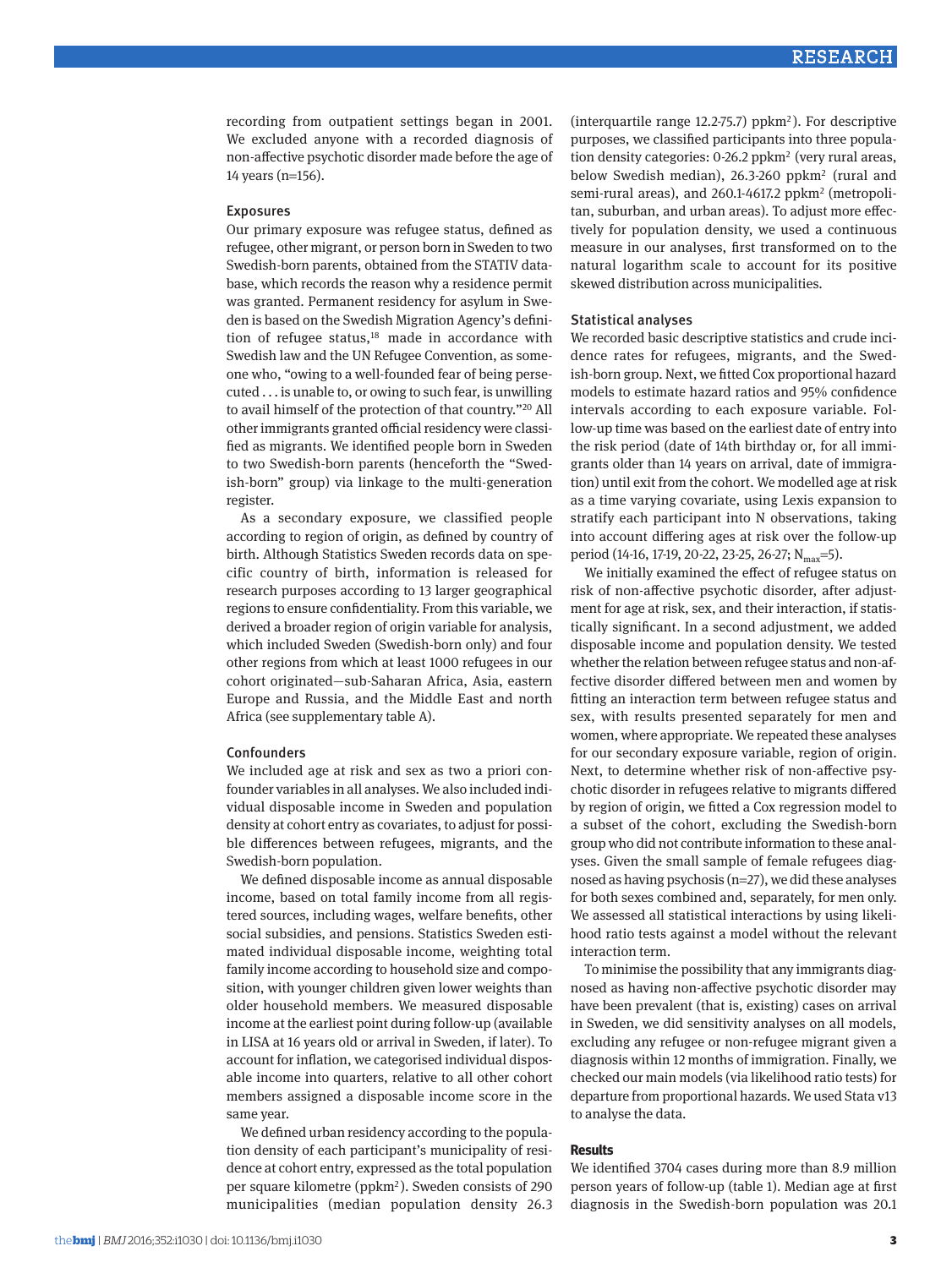|                      |                         | Table 1   Cohort characteristics by migrant status—refugees, non-refugee migrants, and Swedish-born population. Values are numbers (percentages) |                          |                               |                  |                              |
|----------------------|-------------------------|--------------------------------------------------------------------------------------------------------------------------------------------------|--------------------------|-------------------------------|------------------|------------------------------|
|                      | Swedish-born population |                                                                                                                                                  | Non-refugee migrants     |                               | Refugee migrants |                              |
| Characteristics      | Cases (n=3232)          | Person years*<br>$(n=8384891)$                                                                                                                   | Cases $(n=379)$          | Person years*<br>$(n=471308)$ | Cases $(n=93)$   | Person years*<br>$(n=73604)$ |
| Sex:                 |                         |                                                                                                                                                  |                          |                               |                  |                              |
| Men                  | 1778 (55.0)             | 4310990 (51.4)                                                                                                                                   | 234(62)                  | 232118 (49.2)                 | 66 (71)          | 41 0 69 (55.8)               |
| Women                | 1454 (45.0)             | 4073901 (48.6)                                                                                                                                   | 145 (38)                 | 239190 (50.8)                 | 27(29)           | 32535 (44.2)                 |
| Birth year:          |                         |                                                                                                                                                  |                          |                               |                  |                              |
| 1984-86              | 1279 (39.6)             | 2928401 (34.9)                                                                                                                                   | 175(46)                  | 185052 (39.3)                 | 35(38)           | 23820 (32.4)                 |
| 1987-89              | 1111 (34.4)             | 2510835 (29.9)                                                                                                                                   | 107(28)                  | 125770 (26.7)                 | 28 (30)          | 19093 (25.9)                 |
| 1990-92              | 649 (20.1)              | 1896903 (22.6)                                                                                                                                   | 74 (20)                  | 91 965 (19.5)                 | 22(24)           | 16837 (22.9)                 |
| 1993-95              | 174(5.4)                | 903840 (10.8)                                                                                                                                    | 19(5)                    | 56237 (11.9)                  | 8(9)             | 11728 (15.9)                 |
| 1996-97              | 19(0.6)                 | 144911 (1.7)                                                                                                                                     | 4(1)                     | 12283(2.6)                    | O(0)             | 2127(2.9)                    |
| Region of origin:    |                         |                                                                                                                                                  |                          |                               |                  |                              |
| Sweden               | 3232 (100.0)            | 8345891 (100.0)                                                                                                                                  | $\overline{\phantom{a}}$ |                               | $\bar{a}$        |                              |
| Sub-Saharan Africa   |                         |                                                                                                                                                  | 111(29)                  | 59447 (12.6)                  | 31(33)           | 18 670 (25.4)                |
| Asia                 |                         |                                                                                                                                                  | 66 (17)                  | 105 647 (22.4)                | 15(16)           | 12929 (17.6)                 |
| Eastern Europe       |                         |                                                                                                                                                  | 80(21)                   | 134094 (28.5)                 | 7(8)             | 6546 (8.9)                   |
| Middle East          |                         |                                                                                                                                                  | 122(32)                  | 172120 (36.5)                 | 40(43)           | 35 459 (48.2)                |
| Income:              |                         |                                                                                                                                                  |                          |                               |                  |                              |
| Lowest quarter       | 1156 (35.8)             | 2161330 (25.8)                                                                                                                                   | 264(70)                  | 339062 (71.9)                 | 63(68)           | 51953 (70.6)                 |
| Second quarter       | 830 (25.7)              | 2185386 (26.1)                                                                                                                                   | 52(14)                   | 63153 (13.4)                  | 12(13)           | 10486 (14.2)                 |
| Third quarter        | 679 (21.0)              | 2073841 (24.7)                                                                                                                                   | 45 (12)                  | 35 919 (7.6)                  | 13(14)           | 6768 (9.2)                   |
| Highest quarter      | 567 (17.5)              | 1964334 (23.4)                                                                                                                                   | 18(5)                    | 33174 (7.0)                   | 5(5)             | 4398 (6.0)                   |
| Population densityt: |                         |                                                                                                                                                  |                          |                               |                  |                              |
| $0 - 26.2$           | 875 (27.1)              | 2303728 (27.5)                                                                                                                                   | 50(1)                    | 55129 (11.7)                  | 25(27)           | 21746 (29.5)                 |
| 26.3-260             | 1698 (52.5)             | 4472698 (53.3)                                                                                                                                   | 168(44)                  | 216155 (45.9)                 | 49(53)           | 35 0 31 (47.6)               |
| 260.1-4617.2         | 659 (20.4)              | 1608466 (19.2)                                                                                                                                   | 161(42)                  | 200024 (42.4)                 | 19(20)           | 16827 (22.9)                 |
|                      |                         |                                                                                                                                                  |                          |                               |                  |                              |

\*Rounded to nearest integer.

(interquartile range 18.3-22.3) years, younger than for refugees (21.0 (19.2-23.7) years; Mann-Whitney P<0.001) and non-refugees (20.9 (18.7-23.6) years; P<0.001), for whom age at first diagnosis was similar (P=0.30). Following arrival in Sweden, time to first diagnosis was shorter for refugees (median 2.8 (0.7-5.6) years) than for migrants (3.9 (1.2-7.0) years; Mann-Whitney P=0.02).

The crude incidence rate of non-affective psychotic disorders was 38.5 (95% confidence interval 37.2 to 39.9) per 100000 person years in the Swedish-born population, 80.4 (72.7 to 88.9) per 100 000 person years in migrants, and 126.4 (103.1 to 154.8) per 100000 person years in refugees. This corresponded to an absolute rate difference of 45.9 (19.0 to 72.9) per 100000 person years in refugees compared with migrants, in addition to an extra 41.9 (33.7 to 50.1) cases per 100000 person years in migrants compared with the Swedish-born population. Compared with the Swedish-born population, hazard ratios were 2.90 (95% confidence interval 2.31 to 3.64) in

refugees and 1.75 (1.51 to 2.02) in migrants, after adjustment for age, sex, their interaction, disposable income, and population density (table 2). Refugees were 1.66 (1.32 to 2.09) times more likely to be diagnosed as having non-affective psychotic disorders than were migrants. These associations were more pronounced in men than women (likelihood ratio test P for interaction=0.001; table 2 and fig 1).

Taking refugees and migrants together, immigrants from all regions of origin had increased rates of disorder relative to the Swedish-born population, after adjustment for age at risk and sex (supplementary table B). Hazard ratios were most pronounced for all immigrants from sub-Saharan Africa (hazard ratio 5.23, 4.32 to 6.34), which was also observed for both men (6.68, 5.33 to 8.37) and women (3.64, 2.68 to 4.94) separately. These patterns persisted after adjustment for disposable income and population density, ranging from 1.41 (1.11 to 1.78) in people from eastern Europe and Russia to 4.10

| Table 2   Risk of non-affective psychoses by migrant status after adjustment for confounders. Values are hazard ratios (95% CIs) |                     |                     |                       |                     |                     |                       |  |  |
|----------------------------------------------------------------------------------------------------------------------------------|---------------------|---------------------|-----------------------|---------------------|---------------------|-----------------------|--|--|
|                                                                                                                                  | All                 |                     | Men                   |                     | Women               |                       |  |  |
| Category                                                                                                                         | Model 1             | Model 2             | Model 1               | Model 2             | Model 1             | Model 2               |  |  |
| Swedish-born as reference                                                                                                        |                     |                     |                       |                     |                     |                       |  |  |
| Non-refugee migrant                                                                                                              | 2.28 (1.99 to 2.62) | 1.75(1.51 to 2.02)  | 2.61 (2.22 to 3.07)   | 2.01 (1.70 to 2.38) | 1.91 (1.58 to 2.31) | 1.44 (1.19 to 1.76)   |  |  |
| Refugee migrant                                                                                                                  | 3.61 (2.87 to 4.53) | 2.90(2.31 to 3.64)  | 4.28 (3.28 to 5.58)   | 3.49 (2.67 to 4.55) | 2.65 (1.80 to 3.92) | 2.07 (1.40 to 3.06)   |  |  |
| Non-refugee migrant as reference                                                                                                 |                     |                     |                       |                     |                     |                       |  |  |
| Refugee migrant                                                                                                                  | 1.58 (1.26 to 1.99) | 1.66 (1.32 to 2.09) | $1.64$ (1.25 to 2.15) | 1.74 (1.32 to 2.28) | 1.39 (0.92 to 2.10) | $1.43$ (0.95 to 2.16) |  |  |

Model 1 was adjusted for age at risk, sex, and their interaction. Model 2 was also adjusted for disposable income and population density. A likelihood ratio test confirmed statistical interaction between sex and age at risk in model 1 ( $\chi^2$  (df=4) 71.5; P<0.001) and model 2 ( $\chi^2$  (df=4) 73.0; P<0.001), as well as between sex and refugee status in model 1 ( $\chi^2$  (df=2) 11.7; P=0.003) and model  $2$  ( $\chi^2$  (df=2) 13.5; P=0.001). Hazard ratios by refugee status are therefore presented separately for men and women.

<sup>†</sup>People per km2.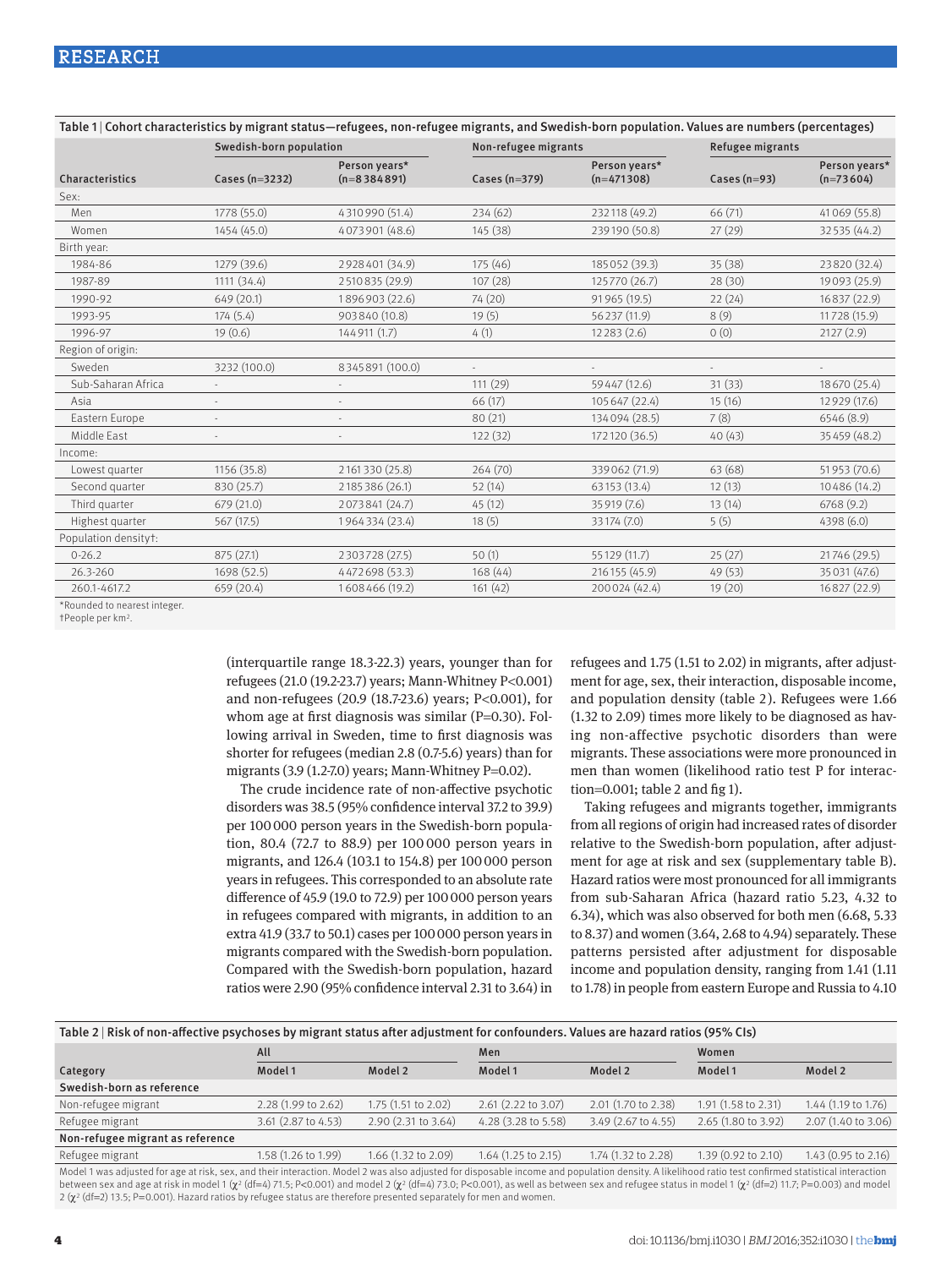

Fig 1 | Hazard ratios for schizophrenia and other nonaffective psychotic disorders by refugee status and sex. Model 1 was adjusted for age at risk, sex, and their interaction (where appropriate). Model 2 was additionally adjusted for disposable income and population density. Swedish-born group provides reference category, except for fourth (white) bar in each group, which shows hazard ratio for refugees relative to non-refugee migrants. Error bars represent 95% confidence intervals

(3.38 to 4.98) in people from sub-Saharan Africa, relative to the Swedish-born population.

We next investigated whether the elevated rates of non-affective psychotic disorders in refugees compared with migrants differed by region of origin, excluding the Swedish-born population who did not contribute to these analyses. For men and women combined, we found evidence that the rate of non-affective psychosis in refugees compared with migrants varied by region of origin (table 3; likelihood ratio test P=0.05). This finding was even more pronounced in men (likelihood ratio test P=0.007), such that rates of non-affective psychotic disorder were elevated in refugees compared with migrants from all regions of origin, except sub-Saharan Africa (hazard ratio 0.68, 0.40 to 1.16), after adjustment for age at risk, sex, disposable income, and population

density (table 3). Male refugees from eastern Europe and Russia were at greatest risk compared with their migrant counterparts (hazard ratio 2.88, 1.22 to 6.82). In general, the rate of psychotic disorders in refugees relative to migrants became smaller as the crude incidence rate in non-refugees from each region of origin increased (table 3). We made no attempt to examine this effect in women, given insufficient numbers of refugees  $(n=27)$ 

Sensitivity analyses excluding potentially prevalent cases among immigrants did not appreciably alter estimates of associations for our main exposures (supplementary tables C and D). The assumption of proportional hazards was not violated (P=0.84 and P=0.13 for analyses of refugee status and region of origin, respectively).

#### **Discussion**

In this cohort study, we found that refugees granted asylum in a high income setting were, on average, 66% more likely to develop schizophrenia or another non-affective psychotic disorder than non-refugee migrants from the same regions of origin and up to 3.6 times more likely to do so than the Swedish-born population.

#### Strengths and weaknesses of study

This study has several methodological strengths. It was based on a large, national population based cohort of more than 1.3 million people, followed for more than 8.9 million person years by using linked Swedish register data. This research has not previously been possible owing to a lack of information on the reason for migration in official Swedish registers; one earlier attempt to investigate this question in Sweden could not distinguish between refugees and non-refugees from the same region.<sup>21</sup> Swedish register data are known to be reliable for research purposes, <sup>22 23</sup> and diagnosis of psychotic disorders recorded in the national patient register has good validity and positive

| Table 3   Risk of non-affective psychoses in refugees relative to non-refugees, by region of origin |                                                   |                                   |                                                   |                                    |  |  |  |
|-----------------------------------------------------------------------------------------------------|---------------------------------------------------|-----------------------------------|---------------------------------------------------|------------------------------------|--|--|--|
|                                                                                                     | All                                               |                                   | Men                                               |                                    |  |  |  |
| Category                                                                                            | Crude incidence rate<br>(95% CI) per 100 000 PYAR | Hazard ratio<br>(95% CI): model 2 | Crude incidence rate<br>(95% CI) per 100 000 PYAR | Hazard ratio<br>(95% CI): model 2  |  |  |  |
| Swedish-born                                                                                        | 38.5 (37.2 to 39.9)                               |                                   | 41.2 (39.4 to 43.2)                               |                                    |  |  |  |
| Eastern Europe:                                                                                     |                                                   |                                   |                                                   |                                    |  |  |  |
| Non-refugees                                                                                        | 59.7 (47.9 to 74.3)                               |                                   | 62.5 (45.9 to 85.2)                               |                                    |  |  |  |
| Refugees                                                                                            | 106.9 (51.0 to 224.3)                             | 1.76 (0.81 to 3.82)               | 184.1 (82.7 to 409.8)                             | 2.88 (1.22 to 6.82)                |  |  |  |
| Asia:                                                                                               |                                                   |                                   |                                                   |                                    |  |  |  |
| Non-refugees                                                                                        | 62.5 (49.1 to 79.5)                               |                                   | 67.0 (48.3 to 92.9)                               |                                    |  |  |  |
| Refugees                                                                                            | 116.0 (69.9 to 192.4)                             | 1.78 (1.01 to 3.14)               | 146.1 (83.0 to 257.3)                             | 2.20 (1.13 to 4.25)                |  |  |  |
| Middle East and north Africa:                                                                       |                                                   |                                   |                                                   |                                    |  |  |  |
| Non-refugees                                                                                        | 70.9 (59.4 to 84.6)                               |                                   | 94.4 (75.9 to 117.4)                              |                                    |  |  |  |
| Refugees                                                                                            | 112.8 (82.7 to 153.8)                             | 1.56 (1.08 to 2.23)               | 143.5 (100.3 to 205.2)                            | 1.55 (1.01 to 2.36)                |  |  |  |
| Sub-Saharan Africa:                                                                                 |                                                   |                                   |                                                   |                                    |  |  |  |
| Non-refugees                                                                                        | 186.7 (155.0 to 224.9)                            |                                   | 269.0 (215.1 to 336.3)                            |                                    |  |  |  |
| Refugees                                                                                            | 166.0 (116.8 to 236.1)                            | $0.81(0.54 \text{ to } 1.23)$     | 207.1 (130.5 to 328.8)                            | $0.68$ (0.40 to 1.16)              |  |  |  |
|                                                                                                     |                                                   |                                   |                                                   | $\sim$ $\sim$ $\sim$ $\sim$ $\sim$ |  |  |  |

Estimates from model 1 and model 2 were similar; only data from model 2, adjusted for age at risk, sex, their interaction (for both sexes combined), disposable income, and population density, are reported. Likelihood ratio test  $\chi^2$  (df=3) and P values, for statistical interaction between refugee status and region of origin were 8.0 and 0.05 for full sample and 12.0 and 0.007 in analysis restricted to men. Given small number of refugee women with outcome (n=27), no attempt was made to inspect risk by region of origin separately for women. PYAR=person years at-risk.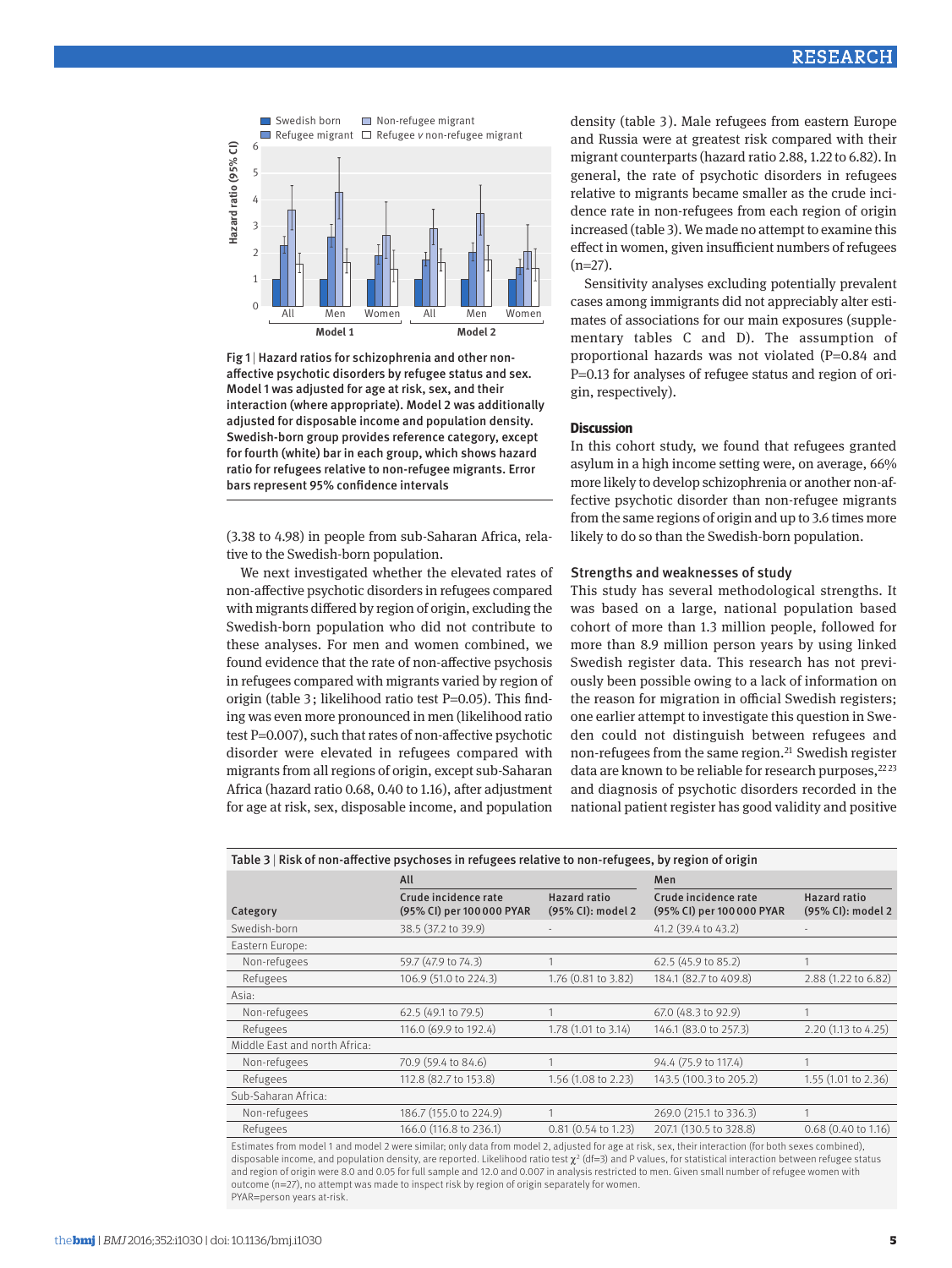predictive value.24-26 This register is highly complete, recording all psychiatric contacts from inpatient settings from 1987 onwards and from outpatient settings since 2001. Although this may have led to slight under-ascertainment from outpatient settings between 1998 and 2000, we have no reason to believe that this would have introduced differential bias by refugee status or region of origin. We cannot exclude the possibility that we underestimated the true incidence of non-affective psychoses in Sweden, particularly for certain groups, such as recent immigrants or refugees, who may have been unfamiliar with the Swedish healthcare system, have faced greater language barriers, or had poor health literacy.<sup>27</sup> If these accessibility factors differed according to sex, the true incidence among migrant and refugee women may have been underestimated in the Swedish patient register, making our hazard ratios conservative.

Sensitivity analyses suggested that our results were not attributable to prevalent cases among refugees and migrants. In our study, migrants and refugees from sub-Saharan Africa were at increased risk of having a psychotic disorder, compared with the Swedish-born group. This finding is consistent with many other European and worldwide studies.2 Although diagnostic bias has been proposed to explain excess rates of psychotic disorders observed in ethnic minorities,<sup>8</sup> little evidence supports this possibility in general.<sup>28</sup> Studies in which psychiatrists were blinded to participants' ethnicity during the diagnostic process have confirmed rates of psychotic disorders in ethnic minority groups,<sup>29</sup> including people of black Caribbean and black African origin. In Sweden, by law, interpreters have to aid clinical consultations when necessary. Furthermore, any diagnostic biases are less likely to have accounted for observed differences in risk between refugees and migrants from the same regions of origin observed in our study. Refugees are also at elevated risk of post-traumatic stress disorder,<sup>13</sup> which can present with psychotic features; however, our findings are unlikely to be attributable to misdiagnosed cases of this disorder among refugees, as it often presents comorbidly in people exposed to potentially traumatic events and experiences.30

We were unable to include immigrants who arrived in Sweden before 1998 in our study, because data on refugee status were unavailable before that year. These groups were more likely to come from the former Yugoslavia, reflecting geopolitical conflicts of the time. This may have reduced our power to detect differences between refugees and other migrants from eastern Europe, but we have no reason to believe their exclusion would have otherwise biased our estimates; the crude incidence in this group was comparable to that for included immigrants, despite their higher post-migratory disposable income. Finally, notwithstanding our large cohort size, the number of cases in refugees was small, which limited our power to detect effects in certain groups, most notably women, for whom risk of non-affective psychotic disorders is, on average, half that of men.<sup>31</sup>

As our study was based on routine register data, information on potentially relevant experiences before migration was unavailable. Such pre-migratory experiences remain an important area for future research. Our cohort included migrants and refugees exposed to various humanitarian crises resulting from conflict (such as Iraq, Iran, Afghanistan, the Balkans, central Africa) as well as famine (such as east Africa). Although it is too early to determine whether people currently seeking refuge in Europe following contemporary humanitarian crises (in Syria, Iraq, Afghanistan, parts of north Africa, Kosovo, Albania) would also be at greater risk of psychotic disorder, we assume that our findings will generalise to these groups for two reasons. Firstly, a degree of geographical overlap exists between the regions we included and those generating current humanitarian crises.32 Secondly, we presume that exposure to war, persecution, and exposure to other psychosocial adversity would have a universal effect on individual risk of psychosis, independent of other risk factors.

We adjusted for possible differences between refugees, migrants, and the Swedish-born population with regard to age, sex, disposable income, and population density at cohort entry. We did not include other post-migratory markers of potential social disadvantage; such factors may lie on the causal pathway between immigration and risk psychosis, thus making adjustment difficult to interpret. We were unable to examine risk of psychosis in so-called second generation refugees or migrants, because our study population was born after 1984, making their children too young to have entered the risk period for psychosis before the end of our follow-up period in 2011.

#### Clinical and public health implications of study

Contemporary humanitarian crises in Europe, the Middle East, north Africa, and central Asia have contributed to more displaced people, asylum seekers, and refugees worldwide than at any time since the second world war.33 The severe social, economic, and health inequalities faced by displaced populations arising from these crises are often compounded by national immigration policies and structural constraints in receiving countries. In turn, exposure to these ongoing adversities seems likely to contribute to the increased risk of post-traumatic stress disorder and common mental disorders among refugees.11-13 Our data highlight further mental health inequalities facing such groups.34 Clinicians and service planners in high income settings should be aware of the early signs of psychosis in refugees, for whom median presentation to services after arrival to Sweden was more than a year sooner than for other migrant groups. Just as for the general population, refugees and their families will benefit from timely and early intervention and care, particularly in those exposed to severe psychosocial adversity.

Our findings are consistent with the hypothesis that increased risk of non-affective psychotic disorders among immigrants is due to a higher frequency of exposure to social adversity before migration, $35$  including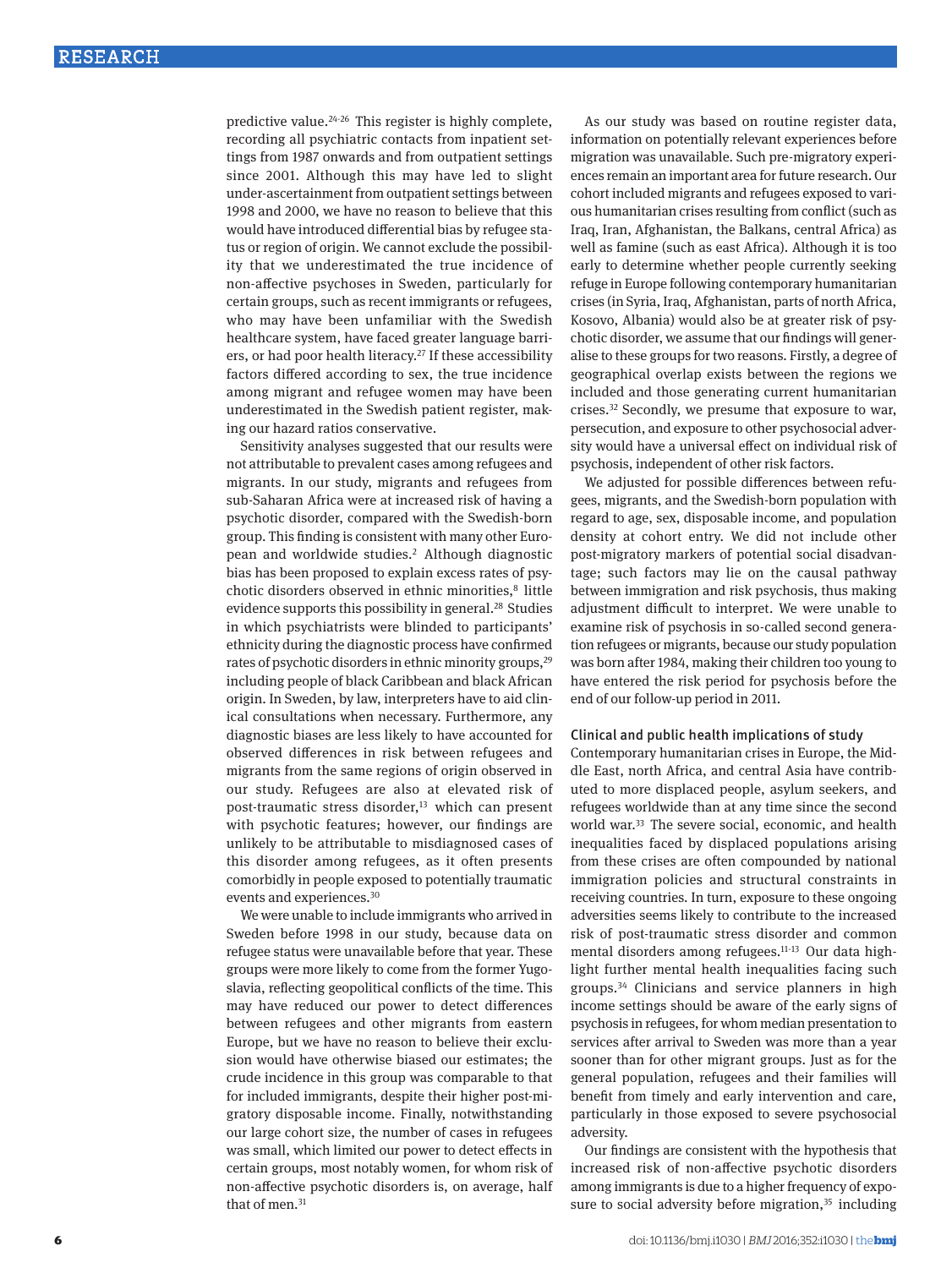the effects of war, violence, or persecution. Further studies will be needed to confirm this possibility. Violence experienced by children and adults who flee persecution has been linked to worse subsequent mental health in general. $1136$  Intriguingly, our study suggested that risk of psychosis in refugees relative to other migrants varied by region of origin in our data. Although this finding needs to be replicated in larger samples, it suggests that in addition to refugee status, context matters. For example, we observed no differences in risk of psychosis between refugees and non-refugee migrants among immigrants from sub-Saharan Africa, perhaps because both groups had highly increased rates of disorder (more than 165 new cases per 100000 person years).

One parsimonious explanation for this finding is that a larger proportion of sub-Saharan Africa immigrants will have been exposed to deleterious psychosocial adversities before emigration, irrespective of refugee status. By contrast, pre-migratory psychosocial adversities experienced by refugees from eastern Europe and Russia may differ substantially compared with non-refugee migrants from these countries, thus confining excess risk to refugees from such regions. It is also possible that post-migratory factors, such as discrimination, racism, and social exclusion, may explain the high rates of psychotic disorder in migrants and refugees from sub-Saharan Africa, given the absence of a "refugee effect" in this group. Visible minority status may lead to more post-migratory psychosocial adversity. In general population samples, some evidence suggests that perceived discrimination and ethnic density (proximity to one's own ethnic group) are, respectively, risk and protective factors for psychosis.<sup>37</sup> <sup>38</sup> Although we controlled for income and post-migratory urban residency, we were unable to investigate other post-migratory factors, including racism, discrimination, and ethnic density, in the available data; further exploration of such factors presents an important avenue for future research. Other factors, including difficulties in the asylum process, also warrant further investigation. For example, women seeking asylum are less likely to be granted refugee status than men, given greater structural and cultural barriers in the asylum process.<sup>39</sup> In our study, such an effect would have led to a higher proportion of women being classified as migrants, which may have partially explained why differences in incidence between female refugees and non-refugees were less pronounced than for their male counterparts. A recent study by Oram et al has further highlighted high levels of severe mental illness faced by trafficked migrants, who represent another vulnerable group of migrants.40

#### Conclusion

Our study shows that, on average, refugees in a high income setting face substantially elevated rates of schizophrenia and other non-affective psychoses, in addition to the array of other mental, physical, and social inequalities that already disproportionately affect these vulnerable populations. This risk exceeded

the well established excess burden of psychosis experienced in immigrant and ethnic minority groups more generally and thus emphasises the need to take the early signs and symptoms of psychosis into account in refugee populations, as part of any clinical mental health service responses to the current global humanitarian crises. More broadly, our findings support the possibility that exposure to psychosocial adversity increases the risk of psychosis.

Contributors: A-CH and CD conceived of the study. A-CH, JK, and CD designed the study and obtained funding. A-CH, CD, and HD acquired the migration data. CD and HD acquired all other cohort data. A-CH, JBK, and HD prepared the data. A-CH, JK, CD, CM, and GL interpreted statistical analyses. HD coordinated the data management, and A-CH wrote the study protocol. A-CH and JBK did the statistical analyses, drafted the data tables, and co-wrote the manuscript. All authors critically revised the paper for important intellectual content and approved the final version. JBK and CD were co-senior authors of the manuscript. A-CH and JBK are the guarantors.

Funding: A-CH is supported by FORTE (grant number 2014-1430; 2014-2678). JBK is supported by a Sir Henry Dale fellowship jointly funded by the Wellcome Trust and the Royal Society (grant number 101272/Z/13/Z). CD is supported by the Swedish Research Council (grant number 523-2010-1052). The funders had no involvement in any aspect of the design of this study, preparation of results, or decision to submit for publication.

Competing interests: All authors have completed the ICMJE uniform disclosure form at www.icmje.org/coi\_disclosure.pdf (available on request from the corresponding author) and declare: financial support to A-CH, JBK, and CD as described above; no other financial relationships with any organisations that might have an interest in the submitted work in the previous three years; no other relationships or activities that could appear to have influenced the submitted work.

Ethical approval: This research has ethical approval as part of Psychiatry Sweden "Psykisk ohälsa, psykiatrisk sjukdom: förekomst och etiologi," approved by the Stockholm Regional Ethical Review Board (number 2010/1185-31/5).

Data sharing: The statistical code is available from the corresponding author. Under Swedish law and ethical approval, patient level data cannot be made available.

Transparency declaration: The lead authors (the manuscript's guarantors) affirm that the manuscript is an honest, accurate, and transparent account of the study being reported; that no important aspects of the study have been omitted; and that any discrepancies from the study as planned (and, if relevant, registered) have been explained.

This is an Open Access article distributed in accordance with the terms of the Creative Commons Attribution (CC BY 3.0) license, which permits others to distribute, remix, adapt and build upon this work, for commercial use, provided the original work is properly cited. See: http://creativecommons.org/licenses/by/3.0/.

- Laursen TM, Munk-Olsen T, Vestergaard M. Life expectancy and cardiovascular mortality in persons with schizophrenia. *Curr Opin Psychiatry* 2012;25:83-8. doi:10.1097/YCO.0b013e32835035ca.
- 2 Bourque F, van der Ven E, Malla A. A meta-analysis of the risk for psychotic disorders among first- and second-generation immigrants. *Psychol Med* 2011;41:897-910. doi:10.1017/S0033291710001406.
- Cantor-Graae E, Selten JP. Schizophrenia and migration: a meta-analysis and review. *Am J Psychiatry* 2005;162:12-24. doi:10.1176/appi.ajp.162.1.12.
- Kirkbride JB, Errazuriz A, Croudace TJ, et al. Incidence of schizophrenia and other psychoses in England, 1950-2009: a systematic review and meta-analyses. *PLoS One* 2012;7:e31660. doi:10.1371/journal. pone.0031660.
- 5 Kirkbride JB, Barker D, Cowden F, et al. Psychoses, ethnicity and socio-economic status. *Br J Psychiatry* 2008;193:18-24. doi:10.1192/ bjp.bp.107.041566.
- Mahy GE, Mallett R, Leff J, Bhugra D. First-contact incidence rate of schizophrenia on Barbados. *Br J Psychiatry* 1999;175:28-33. doi:10.1192/bjp.175.1.28.
- Jablensky A, Sartorius N, Ernberg G, et al. Schizophrenia: manifestations, incidence and course in different cultures. A World Health Organization ten-country study. *Psychol Med Monogr Suppl* 1992;20:1-97. doi:10.1017/S0264180100000904.
- 8 Selten JP, Hoek HW. Does misdiagnosis explain the schizophrenia epidemic among immigrants from developing countries to Western Europe?*Soc Psychiatry Psychiatr Epidemiol* 2008;43:937-9. doi:10.1007/s00127-008-0390-5.